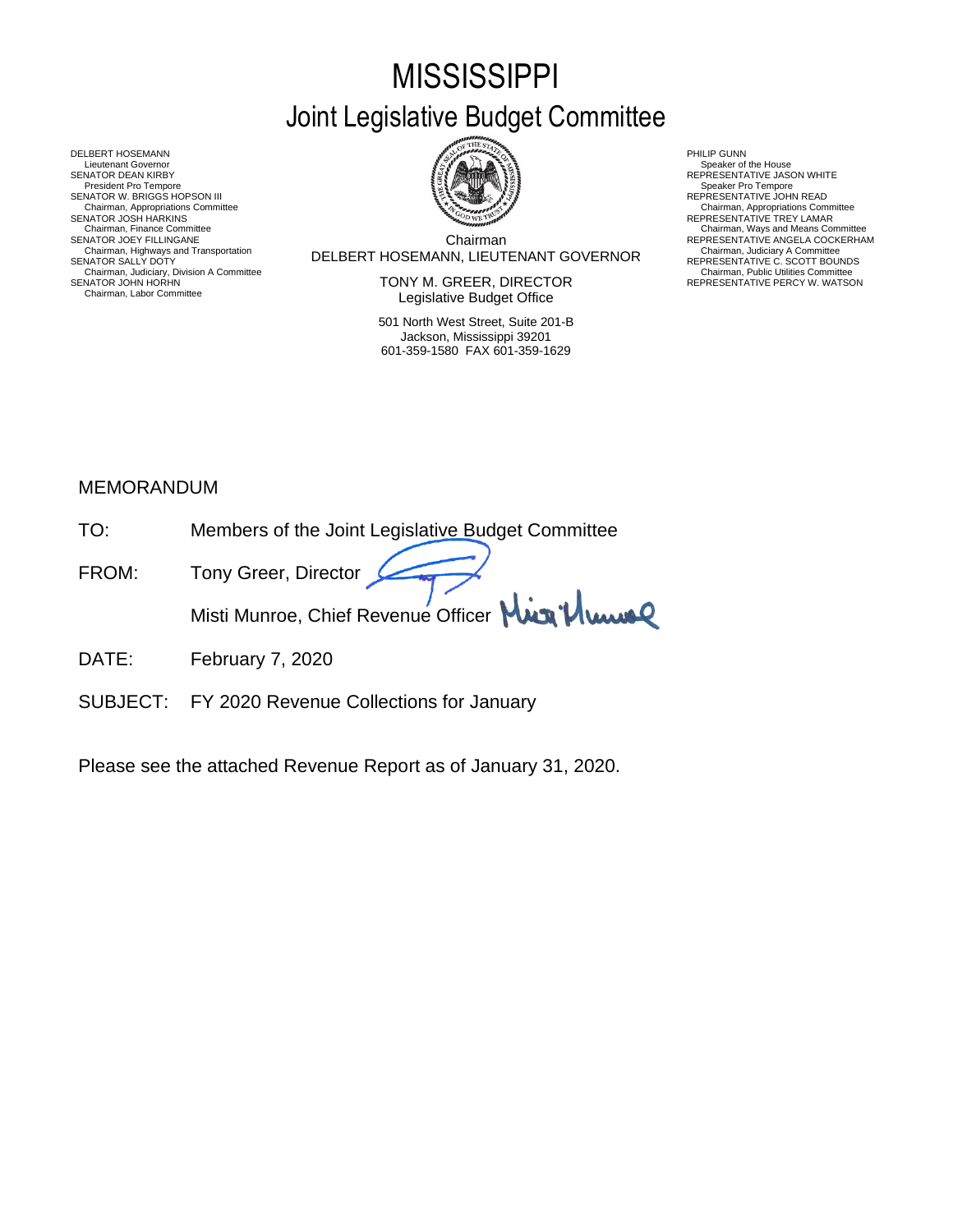

**Comparison of Actual Revenue Collections** 



■Month\* Fiscal YTD\* Prior Year\*\*

| <b>Source of Revenue Collections</b> | Month*  | <b>FYTD*</b> | <b>Prior</b><br>Year** |
|--------------------------------------|---------|--------------|------------------------|
| Sales Tax                            | $-52.0$ | \$5.0        | \$32.6                 |
| Individual Income Tax                | $-21.0$ | 30.1         | 73.6                   |
| Corporate Tax                        | 7.2     | 50.4         | 15.0                   |
| Use Tax                              | 6.9     | 19.3         | 0.8                    |
| Gaming Tax                           | 0.5     | 2.3          | 0.9                    |
| <b>Total Collections</b>             | $-54.1$ | \$162.0      | \$166.5                |

*\*Figures in millions above or below the Sine Die estimate*

*\*\*Figures in millions above or below the prior year's actual collections*



#### FY 2020

Total revenue collections for the month of January FY 2020 are \$4,058,677 or 0.91% below the sine die revenue estimate. Fiscal YTD revenue collections through January are \$161,963,627 or 5.25% above the sine die estimate. Fiscal YTD total revenue collections through January 2020 are \$166,480,189 or 5.40% above the prior year's collections. The FY 2020 Sine Die Revenue Estimate is \$5,858,400,000.

On November 22, 2019, the Joint Legislative Budget Committee revised the FY 2020 revenue estimate upward by \$137.8M. FY 2020 year-to-date actual collections are \$126,343,626 above the year-to-date FY 2020 revised revenue estimate as of January 2020. The FY 2020 Revised Revenue Estimate is \$5,996,200,000.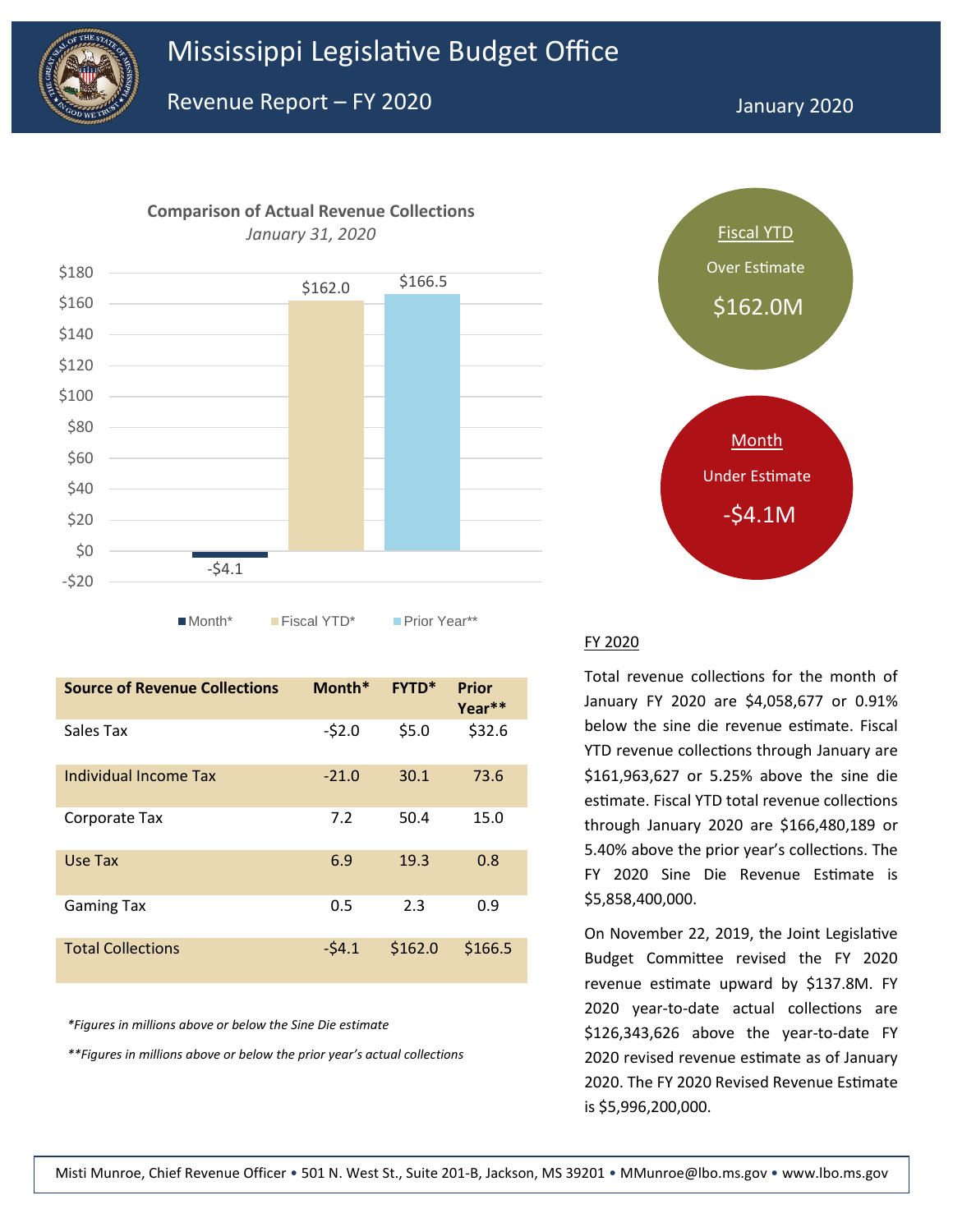

## **Comparison of Actual Revenue Collections by Tax Type**

The graph above compares the actual revenue collections to the sine die revenue estimate for each of the main tax revenue sources. The figures reflect the amount the actual collections for Sales, Individual, Corporate, Use and Gaming taxes were above or below the estimate for the month and fiscal year-to-date. The graph also compares fiscal year-todate actual collections to prior year actual collections, as of January 31, 2020.



**10-Year Historical Total Revenue** 

Use Gaming \*Figures do not include budget reductions or other transfers used to balance the budget. Figures include Attorney General Settlements for FY 2010 – FY 2019.

# **10-Year Historical Revenue Collections by Tax Type**

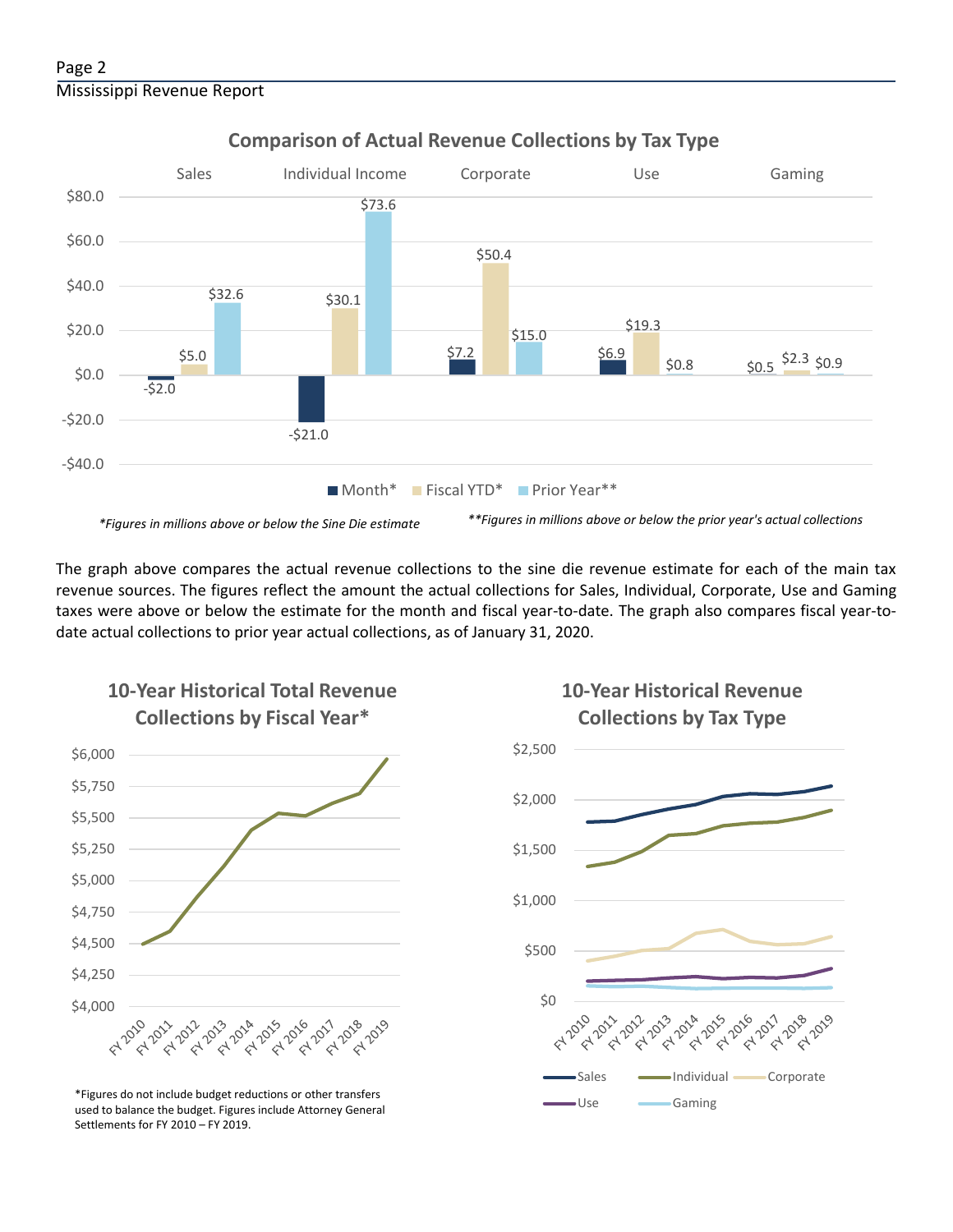### Page 3

Mississippi Revenue Report

Below is a chart showing FY 2020 year-to-date collections compared to prior year-to-date collections.

|                                        |                        |                        | <b>Over/(Under) Prior Year</b> |           |  |
|----------------------------------------|------------------------|------------------------|--------------------------------|-----------|--|
| <b>Source of Revenue Collections</b>   | FY 2019 July - January | FY 2020 July - January | Amount (\$)                    | % Change  |  |
| Sales Tax                              | \$1,140,900,425        | \$1,173,473,148        | \$32,572,723                   | 2.86%     |  |
| Individual Income Tax                  | 1,050,222,544          | 1,123,831,890          | 73,609,346                     | 7.01%     |  |
| Corporate Income Tax                   | 227,894,323            | 242,849,238            | 14,954,915                     | 6.56%     |  |
| Use Tax                                | 180,561,803            | 181,318,760            | 756,957                        | 0.42%     |  |
| <b>Insurance Premium Tax</b>           | 118,560,898            | 117,000,631            | (1,560,267)                    | $-1.32%$  |  |
| Tobacco, ABC & Beer                    | 144,655,767            | 146,805,568            | 2,149,801                      | 1.49%     |  |
| Oil & Gas Severance                    | 21,786,646             | 16,758,371             | (5,028,275)                    | $-23.08%$ |  |
| <b>Gaming Tax</b>                      | 78,474,241             | 79,379,178             | 904,937                        | 1.15%     |  |
| Other Dept. of Revenue                 | 25,428,002             | 27,509,076             | 2,081,074                      | 8.18%     |  |
| Other Than Dept. of Revenue            | 93,720,640             | 102,093,180            | 8,372,540                      | 8.93%     |  |
| Sub-Total                              | 3,082,205,289          | 3,211,019,040          | 128,813,751                    | 4.18%     |  |
| <b>All Other Transfers/Collections</b> | $\mathbf{0}$           | 37,666,438             | 37,666,438                     | 100.00%   |  |
| <b>Total</b>                           | \$3,082,205,289        | \$3,248,685,478        | \$166,480,189                  | 5.40%     |  |





## **Economic Statistics**:  **Economic Statistics**:

| Unemployment Rate    |                                    |         |           |          |
|----------------------|------------------------------------|---------|-----------|----------|
|                      | Latest                             | Change  | Frequency | Date     |
| Mississippi          | 5.7%                               | 0.1     | Monthly   | $Dec-19$ |
| United States        | 3.5%                               | 0.0     | Monthly   | Dec-19   |
|                      |                                    |         |           |          |
| GDP (millions)       |                                    |         |           |          |
|                      | Latest                             | Change* | Frequency | Date     |
| Mississippi          | 104,459                            | 1.8%    | Quarterly | 2019:Q3  |
| <b>United States</b> | 19,122,100                         | 2.1%    | Quarterly | 2019:Q3  |
|                      |                                    |         |           |          |
|                      | Mississippi Employment (thousands) |         |           |          |
|                      | Latest                             | Change  | Frequency | Date     |
| <b>Total Nonfarm</b> | 1,168.7                            | $-0.1%$ | Monthly   | $Dec-19$ |
| <b>Total Private</b> | 926.3                              | $-0.1%$ | Monthly   | Dec-19   |
|                      |                                    |         |           |          |

\*annualized quarterly growth

#### \*Figures in millions.

January FY 2020 General Fund collections were \$18,325,496 or 4.34% above January FY 2019 actual collections. Sales tax collections for the month of January were above the prior year by \$4.5M. Individual income tax collections for the month of January were above the prior year by \$16.2M. Corporate income tax collections for the month of January were below the prior year by \$0.7M.

For a more detailed listing of revenue collections for the State of Mississippi, please see the attached MS Department of Finance and Administration's monthly Revenue Report.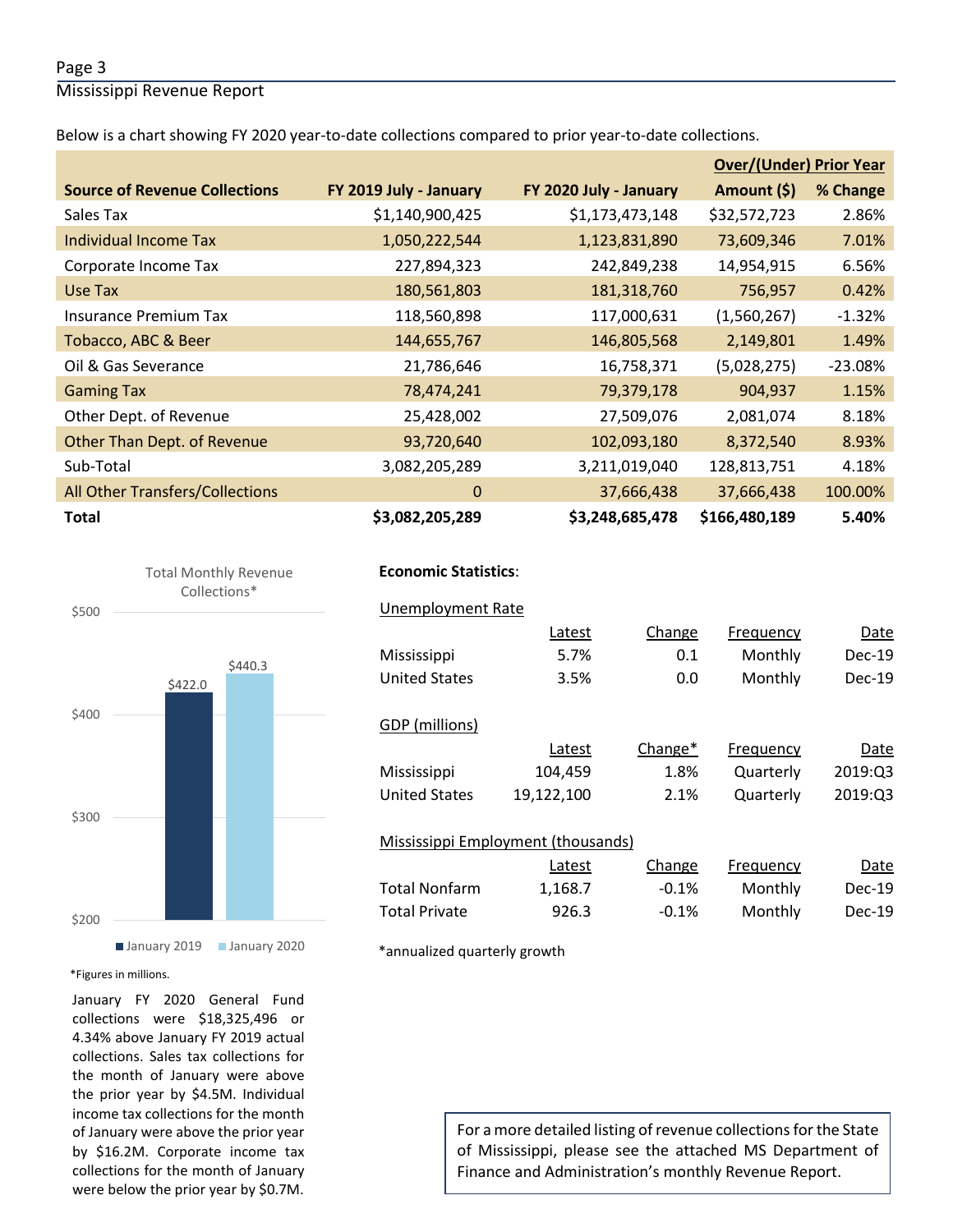# Mississippi Department of Finance and Administration Revenue Report

*As of January 31, 2020*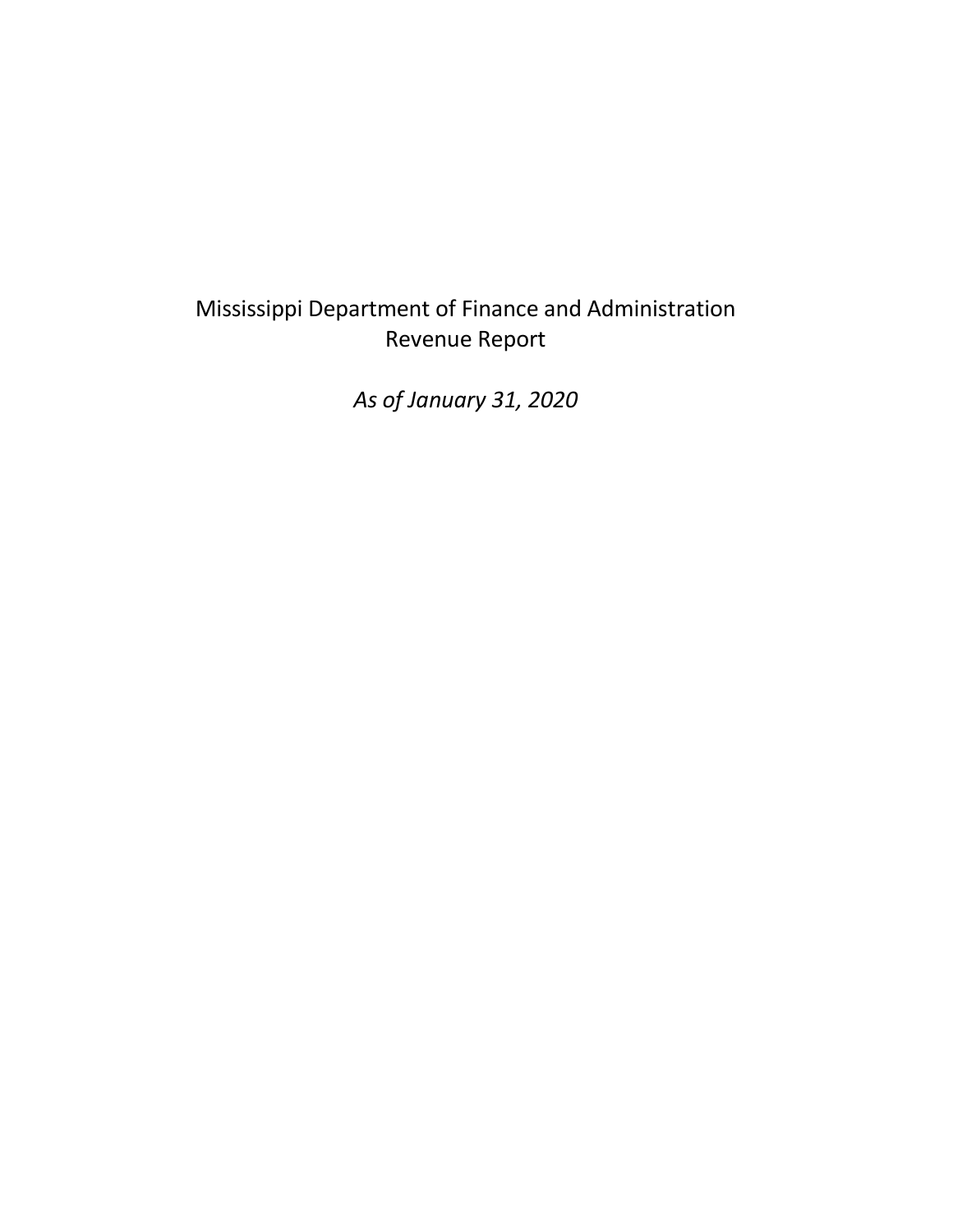#### **GENERAL FUND REVENUE FY 2020 - THROUGH 01-31-20**

Page 1

#### **FISCAL YEAR 2020**

|                                          |               |                    |                    | <b>STATE OF MISSISSIPPI</b> |                  |                    |                         |                |
|------------------------------------------|---------------|--------------------|--------------------|-----------------------------|------------------|--------------------|-------------------------|----------------|
|                                          |               |                    | <b>ACTUAL</b>      |                             |                  | <b>ACTUAL</b>      | <b>OVER OR UNDER</b>    |                |
|                                          |               | <b>ACTUAL</b>      | <b>COLLECTIONS</b> | <b>ESTIMATE</b>             | <b>ESTIMATE</b>  | <b>COLLECTIONS</b> | <b>ESTIMATE TO DATE</b> |                |
|                                          |               | <b>COLLECTIONS</b> | $07 - 01 - 18$     | <b>FISCAL YEAR</b>          | $07 - 01 - 19$   | $07-01-19$         |                         |                |
| <b>SOURCE</b>                            |               | FY 2019            | $01 - 31 - 19$     | 2020                        | $01 - 31 - 20$   | $01 - 31 - 20$     | <b>AMOUNT</b>           | <b>PERCENT</b> |
| DEPT. OF REVENUE COLLECTIONS:            |               |                    |                    |                             |                  |                    |                         |                |
| <b>SALES TAX (NET)</b>                   | <sup>\$</sup> | 2,138,037,754 \$   | 1,140,900,425 \$   | 2,188,600,000 \$            | 1,168,480,000 \$ | 1,173,473,148 \$   | 4,993,148               | 0.43%          |
| <b>INDIVIDUAL INCOME TAX</b>             |               | 1,898,059,305      | 1,050,222,544      | 1,900,000,000               | 1,093,700,000    | 1,123,831,890      | 30,131,890              | 2.76%          |
| <b>CORPORATE INCOME TAX</b>              |               | 643, 653, 771      | 227,894,323        | 555,200,000                 | 192,440,000      | 242,849,238        | 50,409,238              | 26.19%         |
| USE TAX                                  |               | 326,412,860        | 180,561,803        | 292,200,000                 | 162,050,000      | 181,318,760        | 19,268,760              | 11.89%         |
| <b>INSURANCE PREMIUM TAX</b>             |               | 311,914,397        | 118,560,898        | 302,300,000                 | 112,040,000      | 117,000,631        | 4,960,631               | 4.43%          |
| <b>TOBACCO TAX</b>                       |               | 138,456,827        | 81,416,256         | 140,900,000                 | 82,750,000       | 80,582,877         | (2,167,123)             | $-2.62%$       |
| <b>ABC DIVISION</b>                      |               | 81,306,986         | 46,549,890         | 81,000,000                  | 46,924,000       | 50,039,828         | 3,115,828               | 6.64%          |
| BEER AND WINE TAX                        |               | 27,933,327         | 16,689,621         | 29,600,000                  | 17,548,000       | 16,182,863         | (1,365,137)             | $-7.78%$       |
| <b>OIL SEVERANCE TAX</b>                 |               | 31,592,541         | 19,687,672         | 32,300,000                  | 18,844,000       | 15,476,999         | (3,367,001)             | $-17.87%$      |
| NATURAL GAS SEVERANCE TAX                |               | 3,296,326          | 2,098,974          | 3,800,000                   | 2,219,000        | 1,281,372          | (937, 629)              | $-42.25%$      |
| <b>ESTATE TAX</b>                        |               | $\theta$           | $\theta$           | $\theta$                    | $\mathbf{0}$     | $\Omega$           | $\overline{0}$          | $0.00\%$       |
| <b>AUTO TAG FEES</b>                     |               | 13,229,492         | 7,139,504          | 10,300,000                  | 5,653,000        | 8,480,463          | 2,827,463               | 50.02%         |
| <b>INSTALLMENT LOAN TAX</b>              |               | 11,575,373         | 8,955,868          | 11,000,000                  | 8,363,000        | 9,328,903          | 965,903                 | 11.55%         |
| PAYMENT IN LIEU OF TAX                   |               | 1,200,000          | $\mathbf{0}$       | 1,200,000                   | $\mathbf{0}$     | $\overline{0}$     | $\mathbf{0}$            | $0.00\%$       |
| <b>MISCELLANEOUS</b>                     |               | 10,839,381         | 9,332,631          | 11,400,000                  | 9,789,000        | 9,699,711          | (89, 289)               | $-0.91%$       |
| <b>GAMING FEES &amp; TAXES</b>           |               | 136,631,531        | 78,474,241         | 134,500,000                 | 77,100,000       | 79,379,178         | 2,279,178               | 2.96%          |
| TOTAL DEPT. OF REVENUE:                  |               | 5,774,139,870      | 2,988,484,649      | 5,694,300,000               | 2,997,900,000    | 3,108,925,860      | 111,025,860             | 3.70%          |
|                                          |               |                    |                    |                             |                  |                    |                         |                |
| OTHER THAN DEPT. OF REVENUE COLLECTIONS: |               |                    |                    |                             |                  |                    |                         |                |
| <b>INTEREST ON INVESTMENTS</b>           |               | 22,440,578         | 11,293,878         | 16,000,000                  | 8,371,722        | 18,510,016         | 10,138,294              | 121.10%        |
| HIGHWAY SAFETY PATROL                    |               | 18,182,159         | 10,278,267         | 18,700,000                  | 10,548,966       | 10,983,980         | 435,014                 | 4.12%          |
| <b>INSURANCE TAX</b>                     |               | 27,538,432         | 15,945,697         | 28,900,000                  | 16,898,156       | 19,089,598         | 2,191,442               | 12.97%         |
| LICENSES, FEES, PERMITS                  |               | 54,588,010         | 25,944,524         | 47,300,000                  | 21,940,108       | 26,514,437         | 4,574,329               | 20.85%         |
| CRIME TAX/ASSESSMENT                     |               | 42,997,144         | 24,425,450         | 43,500,000                  | 24,591,608       | 22,163,413         | (2,428,195)             | $-9.87%$       |
| <b>MISCELLANEOUS</b>                     |               | 3,008,218          | 1,402,304          | 2,400,000                   | 1,394,831        | 1,140,333          | (254, 498)              | $-18.25%$      |
| <b>GAMING FEES &amp; TAXES</b>           |               | 6,660,155          | 4,430,519          | 7,300,000                   | 5,076,460        | 3,691,403          | (1,385,057)             | $-27.28%$      |
| <b>TOTAL OTHER THAN DOR:</b>             |               | 175,414,696        | 93,720,640         | 164,100,000                 | 88,821,851       | 102,093,180        | 13,271,329              | 14.94%         |
| <b>TOTAL GF - (Sine Die) COLLECTIONS</b> |               | 5,949,554,566      | 3,082,205,289      | 5,858,400,000               | 3,086,721,851    | 3,211,019,040      | 124,297,189             | 4.03%          |
| SETTLEMENTS/OTHER                        |               | 18,238,361         | $\Omega$           | $\theta$                    | 0                | 36,481,061         | 36,481,061              | 100.00%        |
| <b>WCSR TRANSFER IN</b>                  |               |                    |                    | $\Omega$                    |                  | $\Omega$           | $\mathbf{0}$            | $0.00\%$       |
| OTHER NON BUDGET TRANSFER IN             |               |                    |                    | $\Omega$                    |                  | 1,185,377          | 1,185,377               | 100.00%        |
| TRANSFER IN (BUD RED)                    |               |                    | $\Omega$           | $\Omega$                    |                  | $\theta$           | $\mathbf{0}$            | $0.00\%$       |
| OTHER BUDGETED GF COLLECTIONS            |               |                    |                    |                             |                  |                    |                         | $0.00\%$       |
| TOTAL GENERAL FUND:                      | S.            | 5,967,792,927 \$   | 3,082,205,289 \$   | 5,858,400,000 \$            | 3,086,721,851 \$ | 3,248,685,478 \$   | 161,963,627             | 5.25%          |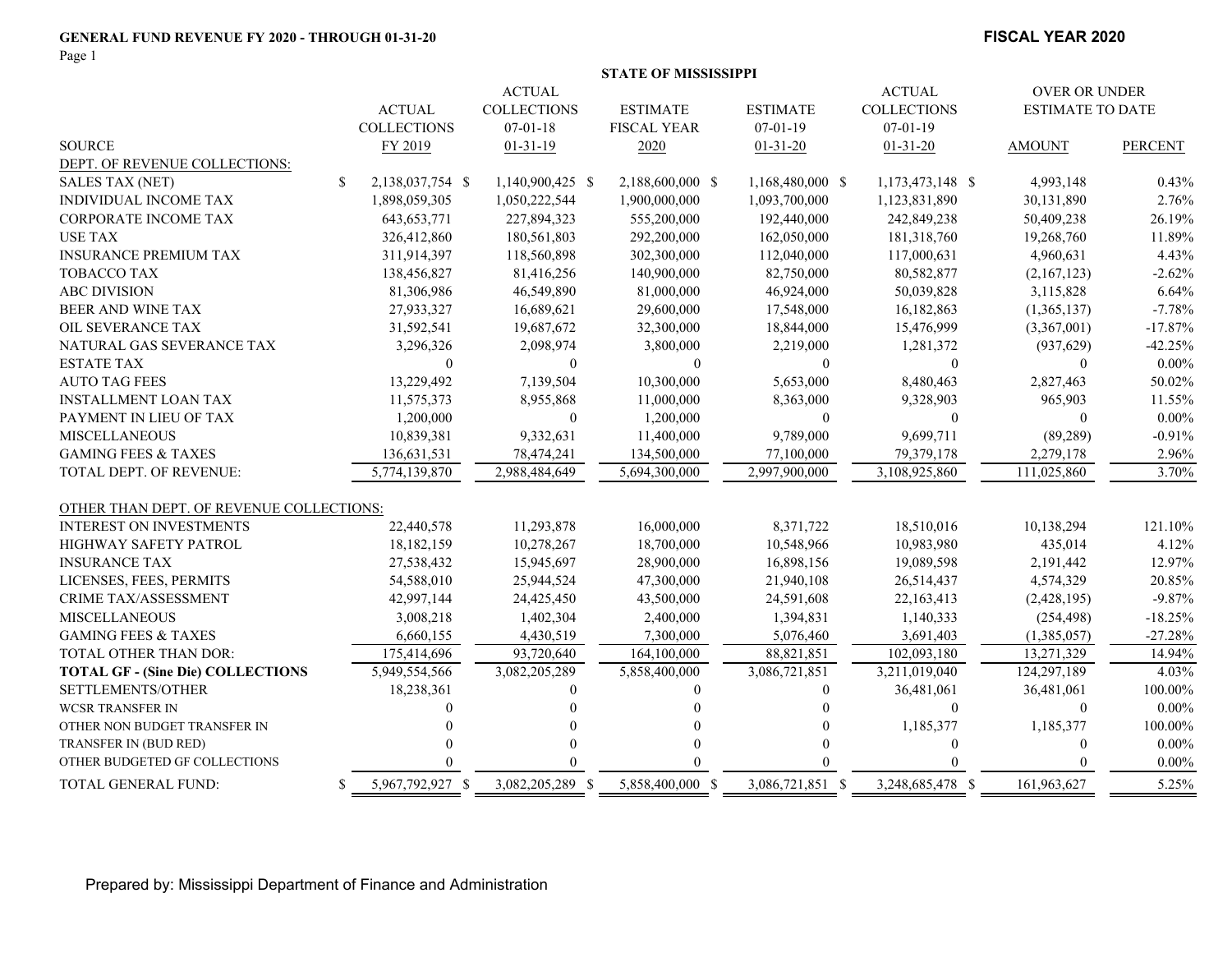#### **GENERAL FUND REVENUE FY 2020 - THROUGH 01-31-20 COMPARISON TO PRIOR YEAR COLLECTIONS**

Page 2

|                                          |                      |                |              | $07 - 01 - 18$   |                | $07-01-19$       |                          | <b>INCREASE OR DECREASE</b> |
|------------------------------------------|----------------------|----------------|--------------|------------------|----------------|------------------|--------------------------|-----------------------------|
|                                          | January              | January        |              | <b>TO</b>        |                | <b>TO</b>        | OVER OR UNDER PRIOR YEAR |                             |
| <b>SOURCE</b>                            | 2019                 | 2020           |              | $01 - 31 - 19$   |                | $01 - 31 - 20$   | <b>AMOUNT</b>            | <b>PERCENT</b>              |
| DEPT. OF REVENUE COLLECTIONS:            |                      |                |              |                  |                |                  |                          |                             |
| SALES TAX (NET)                          | \$<br>198,192,479 \$ | 202,680,003 \$ |              | 1,140,900,425 \$ |                | 1,173,473,148 \$ | 32,572,723               | 2.86%                       |
| <b>INDIVIDUAL INCOME TAX</b>             | 97,468,301           | 113,676,769    |              | 1,050,222,544    |                | 1,123,831,890    | 73,609,347               | 7.01%                       |
| <b>CORPORATE INCOME TAX</b>              | 22,261,210           | 21,591,806     |              | 227,894,323      |                | 242,849,238      | 14,954,915               | 6.56%                       |
| <b>USE TAX</b>                           | 31,379,223           | 35,606,296     |              | 180,561,803      |                | 181,318,760      | 756,957                  | 0.42%                       |
| <b>INSURANCE PREMIUM TAX</b>             | 13,239,192           |                | 134,008      | 118,560,898      |                | 117,000,631      | (1,560,267)              | $-1.32%$                    |
| <b>TOBACCO TAX</b>                       | 10,623,210           | 11,803,819     |              |                  | 81,416,256     | 80,582,877       | (833,379)                | $-1.02%$                    |
| <b>ABC DIVISION</b>                      | 7,114,192            | 9,183,301      |              |                  | 46,549,890     | 50,039,828       | 3,489,938                | 7.50%                       |
| BEER AND WINE TAX                        | 2,206,115            | 1,992,699      |              |                  | 16,689,621     | 16,182,863       | (506, 758)               | $-3.04%$                    |
| OIL SEVERANCE TAX                        | 1,987,747            | 2,089,501      |              |                  | 19,687,672     | 15,476,999       | (4,210,674)              | $-21.39%$                   |
| NATURAL GAS SEVERANCE TAX                | 392,655              |                | 193,118      |                  | 2,098,974      | 1,281,372        | (817, 603)               | $-38.95%$                   |
| <b>ESTATE TAX</b>                        | $\theta$             |                | $\mathbf{0}$ |                  | $\overline{0}$ | $\overline{0}$   | $\theta$                 | $0.00\%$                    |
| <b>AUTO TAG FEES</b>                     | 901,885              |                | 953,567      |                  | 7,139,504      | 8,480,463        | 1,340,960                | 18.78%                      |
| <b>INSTALLMENT LOAN TAX</b>              | 2,832,300            | 2,999,772      |              |                  | 8,955,868      | 9,328,903        | 373,035                  | 4.17%                       |
| PAYMENT IN LIEU OF TAX                   | $\mathbf{0}$         |                | $\mathbf{0}$ |                  | $\mathbf{0}$   | $\boldsymbol{0}$ | $\mathbf{0}$             | $0.00\%$                    |
| <b>MISCELLANEOUS</b>                     | 397,285              |                | 562,987      |                  | 9,332,631      | 9,699,711        | 367,080                  | 3.93%                       |
| <b>GAMING FEES &amp; TAXES</b>           | 13,353,338           | 13,015,311     |              |                  | 78,474,241     | 79,379,178       | 904,937                  | 1.15%                       |
| TOTAL DEPT. OF REVENUE:                  | 402,349,132          | 416,482,959    |              | 2,988,484,649    |                | 3,108,925,860    | 120,441,211              | 4.03%                       |
|                                          |                      |                |              |                  |                |                  |                          |                             |
| OTHER THAN DEPT. OF REVENUE COLLECTIONS: |                      |                |              |                  |                |                  |                          |                             |
| INTEREST ON INVESTMENTS                  | 1,509,312            | 3,743,114      |              |                  | 11,293,878     | 18,510,016       | 7,216,138                | 63.89%                      |
| <b>HIGHWAY SAFETY PATROL</b>             | 1,475,020            | 1,707,639      |              |                  | 10,278,267     | 10,983,980       | 705,713                  | 6.87%                       |
| <b>INSURANCE TAX</b>                     | 3,616,614            | 4,203,268      |              |                  | 15,945,697     | 19,089,598       | 3,143,901                | 19.72%                      |
| LICENSES, FEES, PERMITS                  | 8,664,384            | 8,658,672      |              |                  | 25,944,524     | 26,514,437       | 569,913                  | 2.20%                       |
| <b>CRIME TAX/ASSESSMENT</b>              | 3,827,132            | 5,043,790      |              |                  | 24,425,450     | 22,163,413       | (2,262,037)              | $-9.26%$                    |
| <b>MISCELLANEOUS</b>                     | 220,715              |                | 186,436      |                  | 1,402,304      | 1,140,333        | (261, 971)               | $-18.68%$                   |
| <b>GAMING FEES &amp; TAXES</b>           | 346,959              |                | 308,885      |                  | 4,430,519      | 3,691,403        | (739, 117)               | $-16.68%$                   |
| <b>TOTAL OTHER THAN:</b>                 | 19,660,136           | 23,851,805     |              |                  | 93,720,640     | 102,093,180      | 8,372,540                | 8.93%                       |
| <b>TOTAL GF - (Sine Die) COLLECTIONS</b> | 422,009,268          | 440,334,764    |              | 3,082,205,289    |                | 3,211,019,040    | 128,813,751              | 4.18%                       |
| SETTLEMENTS/OTHER                        |                      |                | $\theta$     |                  | 0              | 36,481,061       | 36,481,061               | 100.00%                     |
| <b>WCSR TRANSFER IN</b>                  |                      |                | 0            |                  | 0              | $\theta$         | $\mathbf{0}$             | $0.00\%$                    |
| OTHER NON BUDGET TRANSFER IN             |                      |                |              |                  | 0              | 1,185,377        | 1,185,377                | 100.00%                     |
| TRANSFER IN (BUD RED)                    |                      |                |              |                  | 0              | $\mathbf{0}$     | $\theta$                 | $0.00\%$                    |
| OTHER BUDGETED GF COLLECTIONS            |                      |                |              |                  |                | $\Omega$         | $\Omega$                 | $0.00\%$                    |
| TOTAL GENERAL FUND:                      | \$<br>422,009,268 \$ | 440,334,764 \$ |              | 3,082,205,289 \$ |                | 3,248,685,478 \$ | 166,480,189              | 5.40%                       |